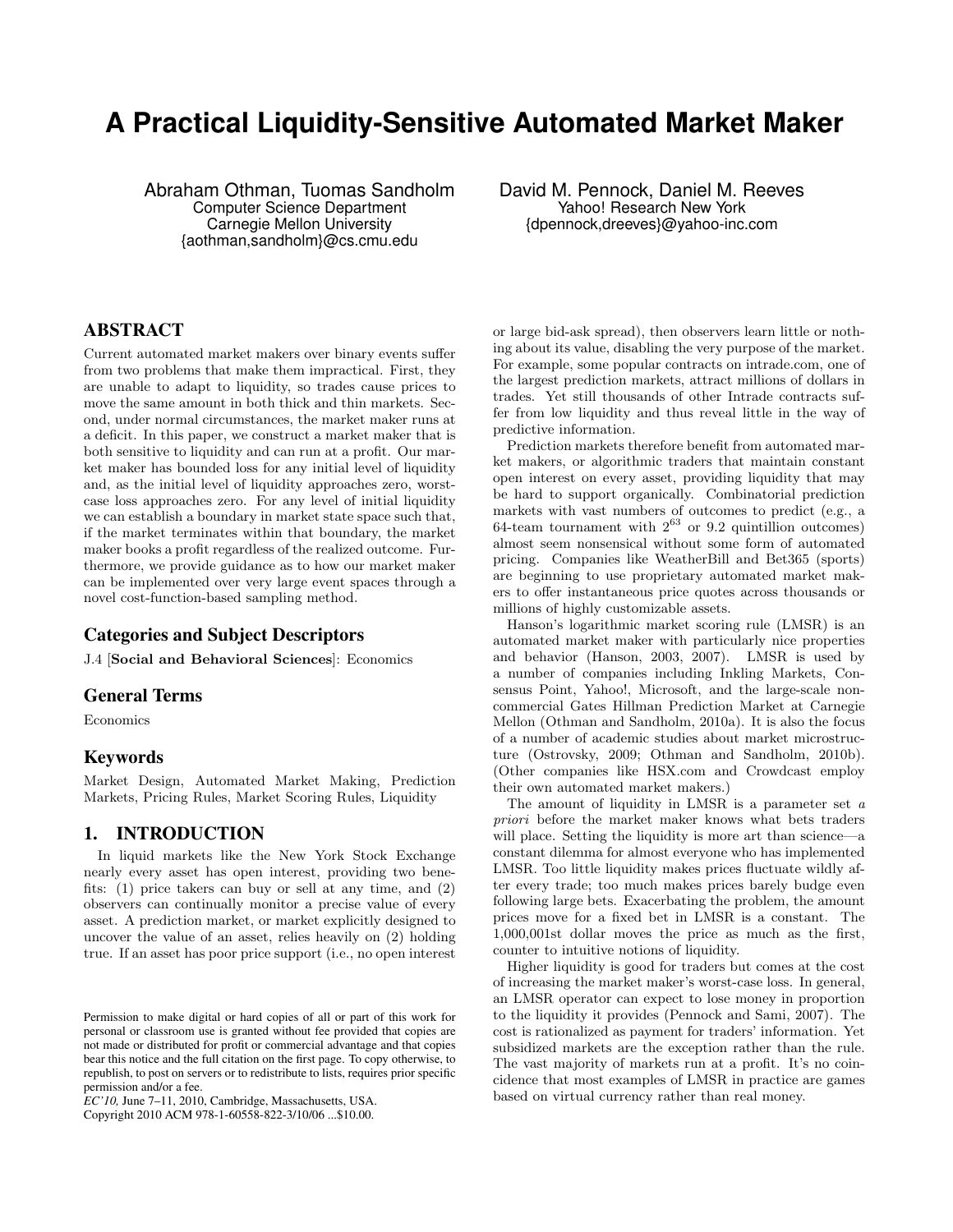We present a variant of LMSR that is better suited for practical use in two ways. First, our market maker automatically adjusts how easily prices change according to how much activity it sees: prices become less elastic as more dollars flow in. The market operator need not somehow try to anticipate traders' level of interest to set liquidity manually. Second, our market maker can ensure an arbitrarily small loss in the worst case and a positive profit over a wide range of final states. Unlike in LMSR, prices of disjoint assets can sum to greater than \$1. However, we prove that dropping this arbitrage property is a theoretical requirement for any liquidity sensitive and path independent market maker. Moreover, relaxing the arbitrage property is precisely what allows our market maker to expect a profit, more closely resembling typical bookmaker policies.

In Section 2 we motivate the properties of pricing rules from first principles using vector calculus. We show that no market maker can satisfy three desirable properties: path independence, no-arbitrage, and liquidity sensitivity.

With this motivation, in Section 3 we proceed to weaken the least natural property, no-arbitrage, introducing a new market maker that can run at a profit. We illustrate the features of our market maker in detail, including obtaining tight bounds on the sum of prices.

Finally, in Section 4, we discuss how to implement our market maker over very large event spaces. We describe how current sampling techniques based around estimating prices do not work well with our market maker, and introduce a novel cost-function-based sampling method that makes very large event spaces tractable.

## 2. PRICING RULES

In this section we derive from first principles the properties of pricing rules from vector calculus. This study will allow us to explore the central tension behind automated market making: that no market maker can be liquidity sensitive, path-independent, and no-arbitrage. This axiomatic characterization is distinct from the work of both Chen and Pennock (2007), who explore utility-based market makers, and Agrawal et al. (2009), who use convex optimization to synthesize different strands of automated market making.

#### 2.1 Vector calculus for pricing rules

We begin by partitioning the event space into  $n$  distinct exhaustive events, exactly one of which will occur. The state of the market is kept by the vector  $q$ , whose *i*-th element determines the payout owed to traders if the *i*-th event occurs. Pricing rules translate between this quantity vector and prices.

Definition 1. A pricing rule is a differentiable function  $\mathbf{p} : \mathbb{R}^n \mapsto (0,1)^n$  that maps a vector of quantities to a vector of prices.

For convenience we sometimes use the notation  $p(q_i, \mathbf{q}_{-i})$ where we isolate one element,  $q_i$ , of the quantity vector from the other elements,  $q_{-i}$ .

#### *2.1.1 Three required properties*

Regardless of further descriptions, all pricing rules should have three properties: they should have a *convex pre-image*, they should satisfy a monotonicity property, and they should be appropriately surjective. We now proceed to discuss these three properties and to explain why they are natural requirements.

The first required property of pricing rules is that they have a *convex pre-image*. (However, we do not require that the pre-image of the pricing rule encompasses the entire domain  $\mathbb{R}^n$ .) Convexity is a natural property. Imagine a trader holding a portfolio **q**. Convexity ensures that the trader can sell any fraction of that portfolio back to the market maker and still have defined prices. We now define this notion formally.

Definition 2. A point in  $\mathbb{R}^n$  is valid if it is in the pre-image of the pricing rule p.

Definition 3. (Convex pre-image) Pricing rule p has a convex pre-image if all convex combinations of valid vectors are also valid.

The second required property of pricing rules is monotonicity. The first part of the monotonicity definition below is natural to require: the more demand there is, the higher the price should be. The second part reflects the fact that the events  $i$  and  $j$  are natural substitutes because the events form an exhaustive and disjoint partition of the space: exactly one event will occur.

Definition  $4$ . (Monotonicity) A pricing rule is monotonic if for every  $i$ , the price,  $p_i$ , is monotonically increasing in  $q_i$  and monotonically decreasing in every  $q_j, j \neq i$ .

The third requirement of pricing rules is surjection: the rule always allows any final price vector to be reached in a straightforward manner from any initial price vector.

Definition 5. (Surjection) A pricing rule is *surjective* if for every i and  $\mathbf{q}_{-i}$ , there exists a  $q_i$  such that  $p_i(q_i, \mathbf{q}_{-i}) = x$ for all  $x \in (0,1)$ .

Throughout the rest of the paper we will assume these three properties.

#### *2.1.2 Three desired properties*

We can also identify three additional properties we would like a pricing rule to have: that it be path independent, that it be no-arbitrage, and that it be liquidity sensitive.

Path independence means that any way the market moves from one state to another state yields the same payment or cost to the traders in aggregate (Hanson, 2003). We proceed to give a technical definition.

Definition  $6.$  (Path independence) Pricing rule  $p$  is path independent if every piece-wise smooth closed curve of transactions is budget-balanced.

Compared to convexity, path independence fits less squarely with our traditional conception of how markets work. For instance, consider a traditional continuous double auction with a bid/ask spread. A trader who buys and then sells a quantity of shares will incur a loss (which shrinks as the bid/ask spread becomes smaller, i.e., for higher levels of liquidity). But path dependence is not necessarily driven only by a bid/ask spread. Consider a market maker that incorporates prior transactions into the prices that it presents to traders, as in Das (2008). Since different trades will affect these market makers' internal state, they may be path dependent.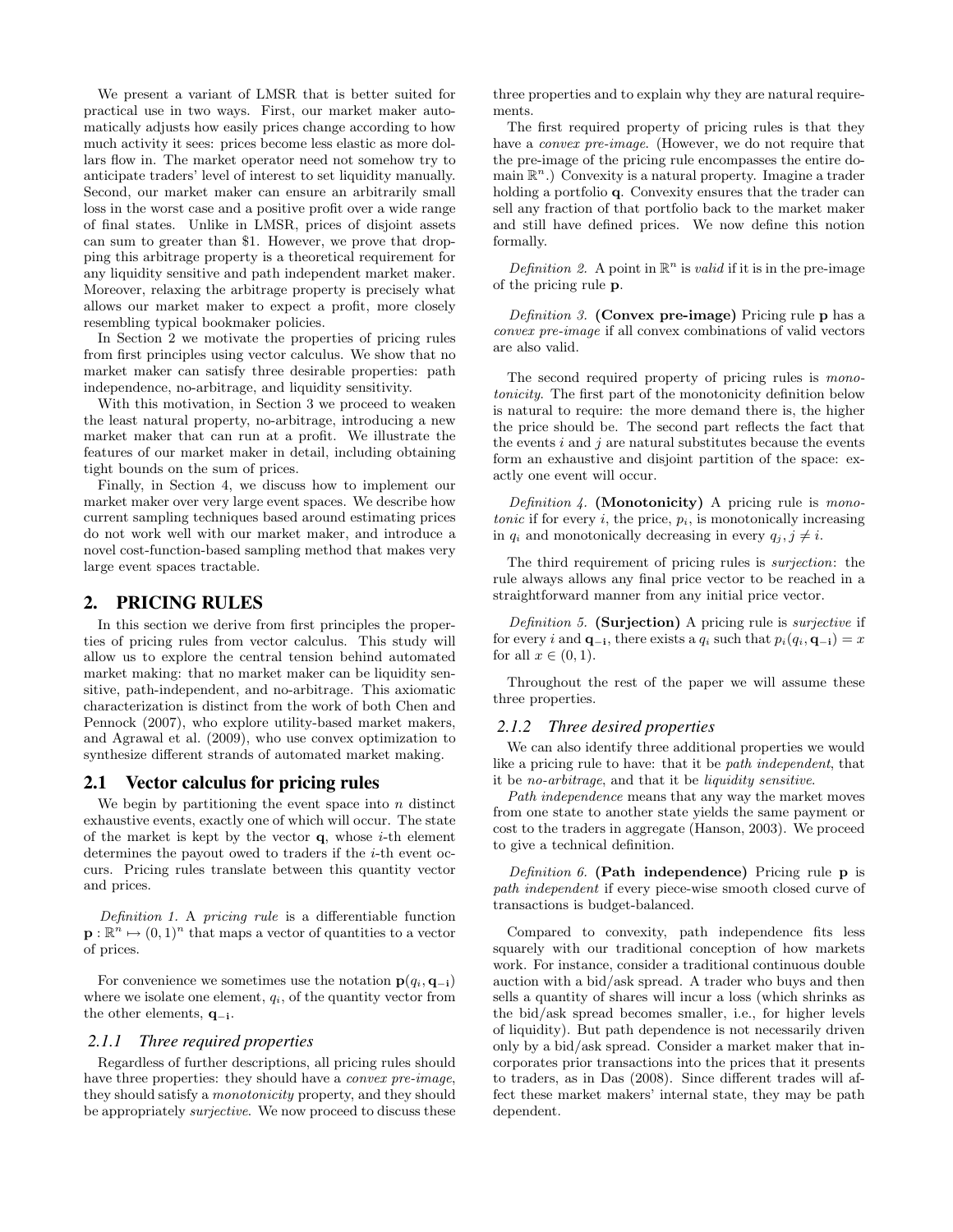Path independence offers three important benefits. First, it is a sufficient condition for ensuring that there does not exist a money pump in the market: a trader cannot place a series of trades and profit without assuming some risk. Second, it provides a minimum representation of state: we only need to know the quantity vector. Finally, because a trader gets the same odds from participating all at once as in a set of small trades, traders do not need to strategize how they make trades (e.g., making a series of small purchases instead of a single large trade).

Now, an important connection follows immediately from vector calculus:

PROPOSITION 1. If a pricing rule  $\bf{p}$  is path-independent and has a convex pre-image, then p is the gradient of a scalar potential field.

Tying this to convention in the prediction market literature, we call this scalar field a cost function and denote it by  $C(\cdot)$ . The cost function maps vectors of quantities to a single scalar value, and prices are determined by the partial derivatives with respect to each coordinate of the vector.

The cost function represents the (path-independent) integral over instantaneous prices, so it is a measure of how much money has been paid into the system. To view this another way, imagine that a set of traders, collectively, has d dollars and the market is initially at state  $C(\mathbf{q}^0)$ . After all the traders invest all their money, the combined holdings of the traders can be those vectors with non-negative components q such that

$$
C(\mathbf{q}^0 + \mathbf{q}) = C(\mathbf{q}^0) + d
$$

The second desired property is no-arbitrage (Agrawal et al., 2009): that the cost of buying a guaranteed payout of  $x$  always costs  $x$ .

Definition 7. (No-arbitrage) A pricing rule is noarbitrage if prices always sum to unity. Formally:

$$
\sum_i p_i(\mathbf{q}) = 1
$$

for all valid q.

Most prediction markets in use do not preserve noarbitrage, and with good reason: a no-arbitrage pricing rule ensures that the market maker will take a loss as long as the final market prices are better than the initial market prices, a condition that is essentially tautological (if it were false, there would be little need to run a market in the first place). The simplest way to see this is to characterize the way market makers function in standard, familiar markets. A market maker takes on a risk when setting prices: if the prices are not the actual expected final prices, the market maker has a negative expectation. Market makers counter this risk by charging different prices on both market sides so that they are both more expensive than unity. Then, the market maker profits from traders purchasing on both sides of the market, leaving a cut (aka the "spread" or "vig") for the market maker. A no-arbitrage rule shrinks the size of the spread to zero, leaving the market maker exposed to the negative downside risk of offering prices without any upside.

Conversely, the no-arbitrage condition guarantees that no trader can arbitrage (exploit without risk) the market maker by taking on a guaranteed payout for less than the payout.

The most direct benefit of a no-arbitrage pricing rule is that it preserves the direct translation between the price of an event and the probability of that event occurring. Both prices and probabilities will be non-negative and (when exhaustively partitioned) will sum to unity.

No-arbitrage rules also guarantee the "law of one price", so that if two bets offer the same payouts in all states, they will have the same price. Put another way, imagine the Yankees and Red Sox are playing a baseball game. The law of one price asserts that placing a bet of a certain amount towards the Yankees winning will be priced equivalently to placing a bet of the same amount on the Red Sox losing. While logically straightforward, this condition does not necessarily hold in practice in traditional continuous double auctions, as the administrators of the Iowa Electronic Markets have discussed (Berg et al., 2001; Oliven and Rietz, 2004). This condition can thus also be viewed as a necessary condition for efficient information aggregation in a market. If the law of one price is not satisfied, there are opportunities for unsophisticated traders to pay too much or get paid too little.

As the third desired property, we would like market makers to adjust the elasticity of their pricing response based on the volume of activity in the market. We call market makers that are unable to adjust in this way liquidity insensitive.

Definition 8. (Liquidity sensitivity) Define the *n*-dimensional vector  $\mathbf{1} \equiv (1, 1, \ldots, 1)$ . A pricing rule is *liquidity* insensitive if

$$
p_i(\mathbf{q} + \alpha \mathbf{1}) = p_i(\mathbf{q})
$$

for all valid **q** and all  $\alpha$ .

Sensitivity to liquidity is desirable because it squares intuitively with the way we would want markets to function: small investments move prices less in thick (liquid) markets than in thin (illiquid) markets.

One can also think about sensitivity from a Bayesian perspective. The 1000th flip of a coin moves the posterior estimate of that coin's probability of coming up heads much less than the first flip. This is because, after 1000 flips, we already have a great deal of information about the probability of the coin coming up heads. Similarly, if we have a lot of information about the objective price of a contract (a deep market), small bets in the market should not impact prices much.

#### *2.1.3 Tension among the desired properties*

In this section we show that no market maker can satisfy all three of the desired properties.

Definition 9. Any market maker that satisfies noarbitrage and path-independence is a Hanson market maker.

This name is inspired by Robin Hanson, who provided an approach to building such market makers from strictly proper scoring rules. All of the example market makers given by Hanson and subsequent authors (Agrawal et al., 2009) are liquidity insensitive. We now show why: liquidity sensitivity is in fact impossible to achieve in the Hanson context.

PROPOSITION 2. No pricing rule is no-arbitrage, pathindependent, and liquidity sensitive.

PROOF. We prove this result by showing that a Hanson market maker, which is by definition no-arbitrage and pathindependent, has constant prices along 1 and is therefore liquidity insensitive.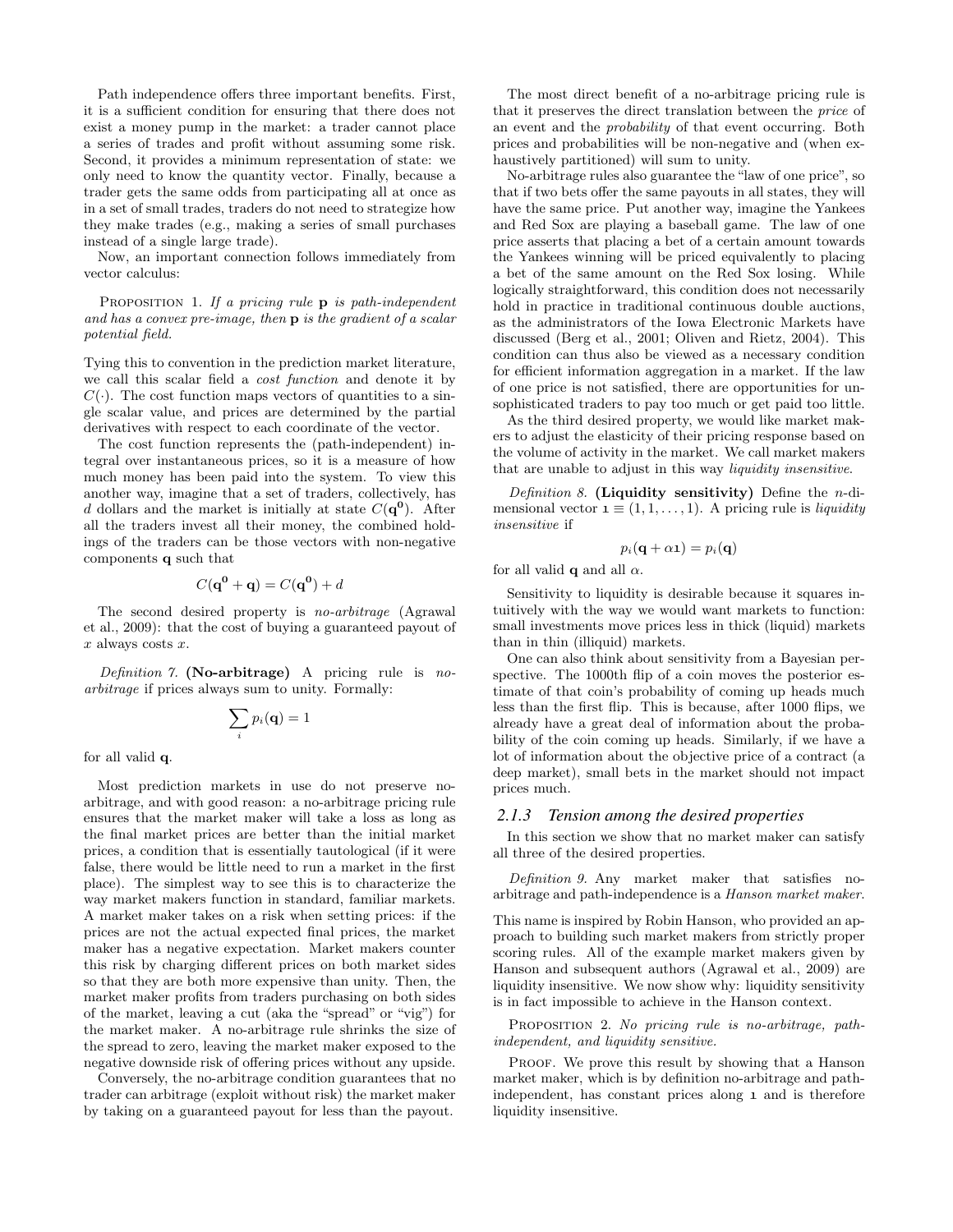Because Hanson market makers are path independent, prices are given by the gradient of a scalar field, the cost function. Consider the Hessian of that cost function

$$
\nabla^2 C(\cdot) = \begin{bmatrix} \frac{\partial p_1}{\partial q_1} & \cdots & \frac{\partial p_n}{\partial q_1} \\ \vdots & \ddots & \vdots \\ \frac{\partial p_1}{\partial q_n} & \cdots & \frac{\partial p_n}{\partial q_n} \end{bmatrix}
$$

This matrix has strictly positive values along its diagonal, and strictly negative values everywhere else. Denoting a positive entry by a "+" and a negative entry by a "−", this matrix has the form

$$
\left[\begin{array}{cccc} + & - & \cdots & - \\ - & + & \cdots & - \\ \vdots & & \ddots & \\ - & \cdots & - & + \end{array}\right]
$$

The sum of the entries of the *i*-th row of this matrix represents the change in sum of prices from adjusting  $q_i$ . Since prices always sum to 1, the rows of the matrix sum to 0. By the symmetry of second derivatives, the Hessian matrix is symmetric, so the entries in each column also sum to 0. The sum of the entries of the *i*-th column of this matrix represents the directional derivative along  $\mathbf{1}$  of  $p_i$ , and thus prices are constant along 1.

## 2.2 The LMSR

Our pricing rule is derived from the logarithmic market scoring rule (LMSR) (Hanson, 2003). The LMSR uses the following cost function:

$$
C(\mathbf{q}) = b \log \left( \sum_{i} \exp(q_i/b) \right)
$$

where  $b > 0$  is some constant. This function's pre-image is the entire space  $\mathbb{R}^n$ . The function's gradient, the pricing rule, is

$$
p_i(\mathbf{q}) = \frac{\exp(q_i/b)}{\sum_j \exp(q_j/b)}
$$

This cost function has worst-case loss  $b \log n$  for the market maker. (This loss is achieved by starting from identical prices on all events.)

The LMSR is the most well-studied rule and most widely used in practice for prediction markets. It is used by a number of startup companies including Inkling Markets and Consensus Point. It is used internally at Microsoft and has been used in online games run by Yahoo! and at Carnegie Mellon University. Before its demise, Tradesports, a large sports-betting site, was beginning to incorporate a discrete version of the logarithmic rule into some of its markets.

# 3. OUR MARKET MAKER

In this section we will derive our automated market maker. Since we cannot satisfy all three desiderata simultaneously, we should consider which of them to loosen. Of the three desiderata, the least natural constraint is no-arbitrage, because it does not match how we would expect a market to function in the real world. In particular, we would like our market maker to be able to derive a profit from transacting with traders. So, rather than enforcing the no-arbitrage condition

$$
\sum_i p_i(\mathbf{q}) = 1
$$

for all valid q, we would actually prefer

$$
\sum_i p_i(\mathbf{q}) \geq 1
$$

That way, if traders cannot take on negative quantities, the prices they face always sum to at least one.

## 3.1 Imposing a transaction cost and subsidizing liquidity

One approach to make a Hanson rule more practical is to directly impose a transaction cost on each trade. That is, bets are calculated from the regular Hanson rule, but an additional charge (e.g., 3%) is added to every transaction presented to a potential bettor. For instance, if we present a trader with a bet that would normally cost 1 dollar according to the Hanson rule, it would instead cost 1.03. The market maker can then keep 0.03.

Imposing a transaction cost enables a market maker to potentially run at a profit, assuming a sufficient level of market activity. However, this scheme is still not liquidity sensitive—prices respond identically to bets at all different volumes.

A second and more complex idea is to break the transaction fee between increasing liquidity and pocketing a fee. For instance, a market maker can charge a 3% fee, but only keep 1%, putting the other 2% towards increasing the b parameter (i.e., increasing the parameter so that the worst-case loss is larger by the amount of this 2% subsidy). Such a market maker would be liquidity sensitive and can run at a profit, but it has two shortcomings. First, increasing b in this manner distorts prices towards the mean, bringing the price of each contract towards  $1/n$ . Second, it breaks path independence, because a series of smaller orders will result in more updates to b than a single large order.

The market maker we introduce in the next section can be thought of as a way of adapting this scheme continuously with order volume, so that prices are not distorted and so that path independence is maintained.

## 3.2 Our cost function

The conventional LMSR cost function can be written as

,

$$
C(\mathbf{q}) = b(\mathbf{q}) \log \left( \sum_i \exp(q_i/b(\mathbf{q})) \right)
$$

where  $b(\mathbf{q}) = b$  is an exogenously set constant. Instead, our market maker uses the LMSR cost function, but with a variable  $b(\mathbf{q})$  that increases with market volume as follows:

$$
b(\mathbf{q}) = \alpha \sum_{i} q_i,
$$

where  $\alpha > 0$  is a constant. The valid region for our market maker is the set of n-dimensional vectors with all nonnegative components, excepting the origin.

#### 3.3 Theoretical properties

This simple change results in a host of intriguing properties.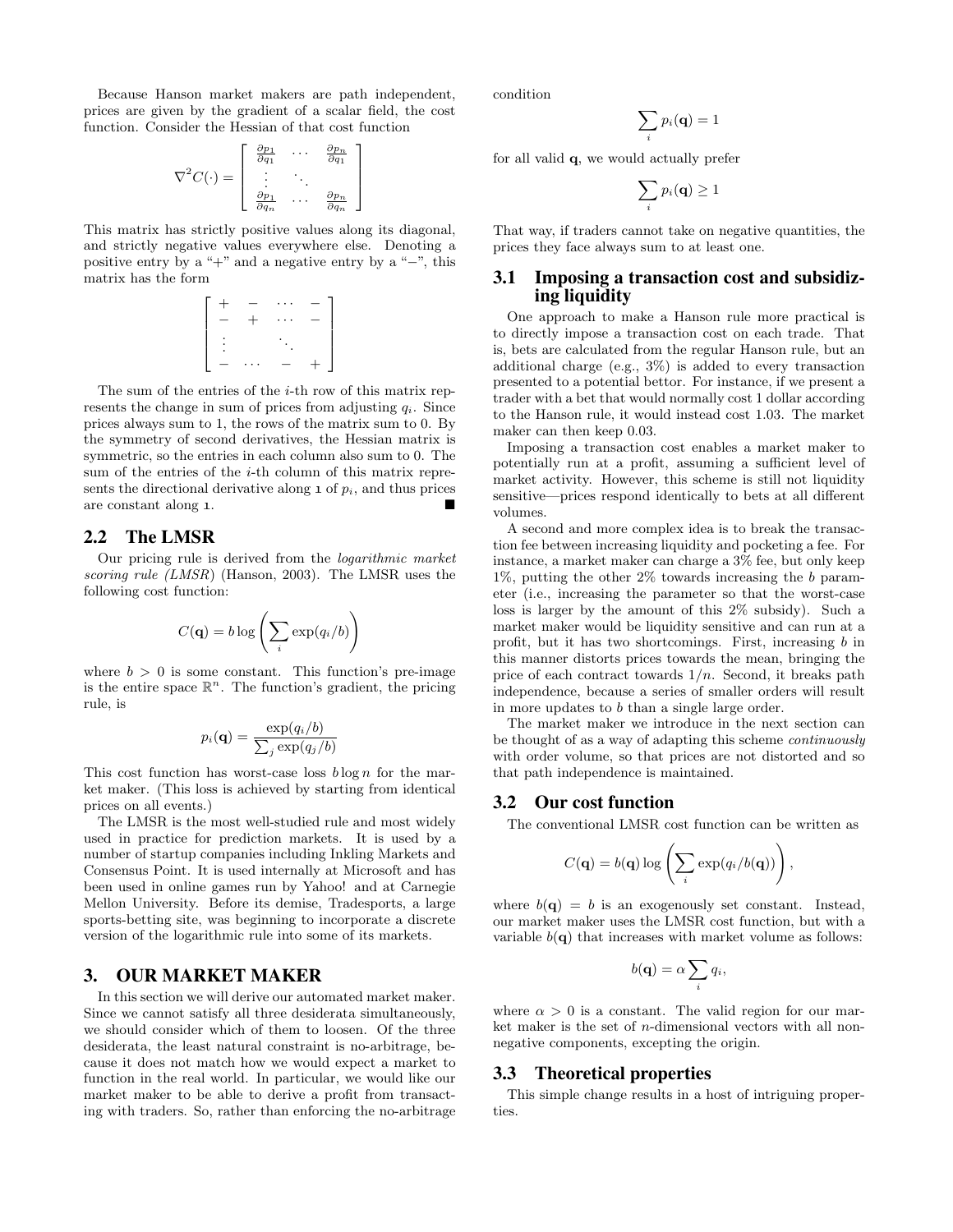## *3.3.1 Prices*

In a path-independent market maker, the price of state  $i$ is given by the partial derivative of the cost function along  $i.$  With constant  $b$ , this expression is simply

$$
p_i(\mathbf{q}) = \frac{\exp(q_i/b)}{\sum_j \exp(q_j/b)}
$$

When  $b(\mathbf{q}) = \alpha \sum_i q_i$ , however, the expression becomes much more complex:

$$
p_i(\mathbf{q}) = \alpha \log \left( \sum_j \exp(q_j/b(\mathbf{q})) \right) +
$$

$$
\frac{\sum_j q_j \exp(q_i/b(\mathbf{q})) - \sum_j q_j \exp(q_j/b(\mathbf{q}))}{\sum_j q_j \sum_j \exp(q_j/b(\mathbf{q}))}
$$

Figure 1 illustrates the liquidity sensitivity of these prices in a 2-event market. As the number of shares of the complementary event increases, the market's price response for a fixed-size investment becomes less pronounced.



Figure 1: In a 2-event market with  $\alpha = .05$ , this plot illustrates the relationship between  $q_x$  and  $p_x$ for  $q_y = 250$ , 500, and 750, respectively. The liquidity sensitivity of our market maker is evident in the decreasing slope of the price response for increasing  $q_y$ .

#### *3.3.2 Tight bounds on the sum of prices*

In this section, we establish tight bounds on the sum of prices. In particular, we show that

$$
1 \leq \sum_{i} p_i(\mathbf{q}) \leq 1 + \alpha n \log n,
$$

where the prices achieve the upper bound only when  $q = k1$ for  $k > 0$ , and prices achieve the lower bound as  $q_i \to \infty$ . (Recall that 1 is the vector where each element is a 1, so the product  $k_1$  yields a vector where each element is a  $k$ .)

PROPOSITION 3. Prices at k<sub>1</sub>, for all  $k > 0$ , sum to 1 +  $\alpha n \log n$ .

PROOF. For 
$$
\mathbf{q} = k\mathbf{1}
$$
, we have  $q_i = q_j$  for all *i* and *j*, which

allows us to simplify considerably.

$$
\sum_{i} p_{i}(k_{1}) = \sum_{i} \alpha \log \left( \sum_{j} \exp(q_{j}/b(\mathbf{q})) \right)
$$

$$
= n\alpha \log \left( \sum_{j} \exp(q_{j}/b(\mathbf{q})) \right)
$$

$$
= n\alpha \log \left( n \exp \left( \frac{1}{\alpha n} \right) \right)
$$

$$
= n\alpha \log \left( \exp \left( \frac{1}{\alpha n} \right) \right) + n\alpha \log n
$$

$$
= 1 + \alpha n \log n
$$

PROPOSITION 4. The maximum of the sum of prices is obtained at every point of the form  $k_1$ , where  $k > 0$ . Furthermore, these are the only points that achieve the maximum.

 $\blacksquare$ 

PROOF. Consider the set of all quantity vectors that sum to  $b > 0$ . We will show that the quantity vector where each event has equal quantity (each one having  $b/n$ ) maximizes the sum of prices.

The sum of prices at quantity vector **q** is given by

$$
\sum_i p_i(\mathbf{q})
$$

Without loss of generality, take  $\sum_i q_i = 1/\alpha$ , so that the space of vectors we consider are those for which  $b(\mathbf{q}) = 1$ .

So without loss of generality we can rewrite the sum of prices as

$$
1 + n\alpha \left[ \log \left( \sum_{j} \exp(q_j) \right) - \frac{\sum_{j} q_j \exp(q_j)}{\sum_{j} \exp(q_j)} \right]
$$

We will show that

$$
\log\left(\sum_j \exp(q_j)\right) - \frac{\sum_j q_j \exp(q_j)}{\sum_j \exp(q_j)} \leq \log n,
$$

with equality occurring only when  $q = k1$ . We can rewrite the above expression as

$$
\sum_{j} q_j \exp(q_j) \ge \left(\sum_{j} \exp(q_j)\right) \log \left(\frac{\sum_{j} \exp(q_j)}{n}\right)
$$

Take  $p_j \equiv \exp(q_j)$ . The expression then becomes

$$
\sum_{j} p_j \log(p_j) \ge \sum_{j} p_j \log \left( \frac{\sum_{j} p_j}{n} \right)
$$

Without loss of generality, we can scale the  $p_i$  to define a probability distribution, to get

$$
\sum_{j} p_j \log(p_j) \ge \log\left(\frac{\sum_{j} p_j}{n}\right)
$$

$$
\ge -\log(n)
$$

This is a result from basic information theory, which establishes that the uniform distribution has maximum entropy over all possible probability distributions (Cover and Thomas, 1991). Therefore, equality holds only in the case of a uniform distribution, which corresponds to the quantity vector having equal components  $(q = k_1)$ .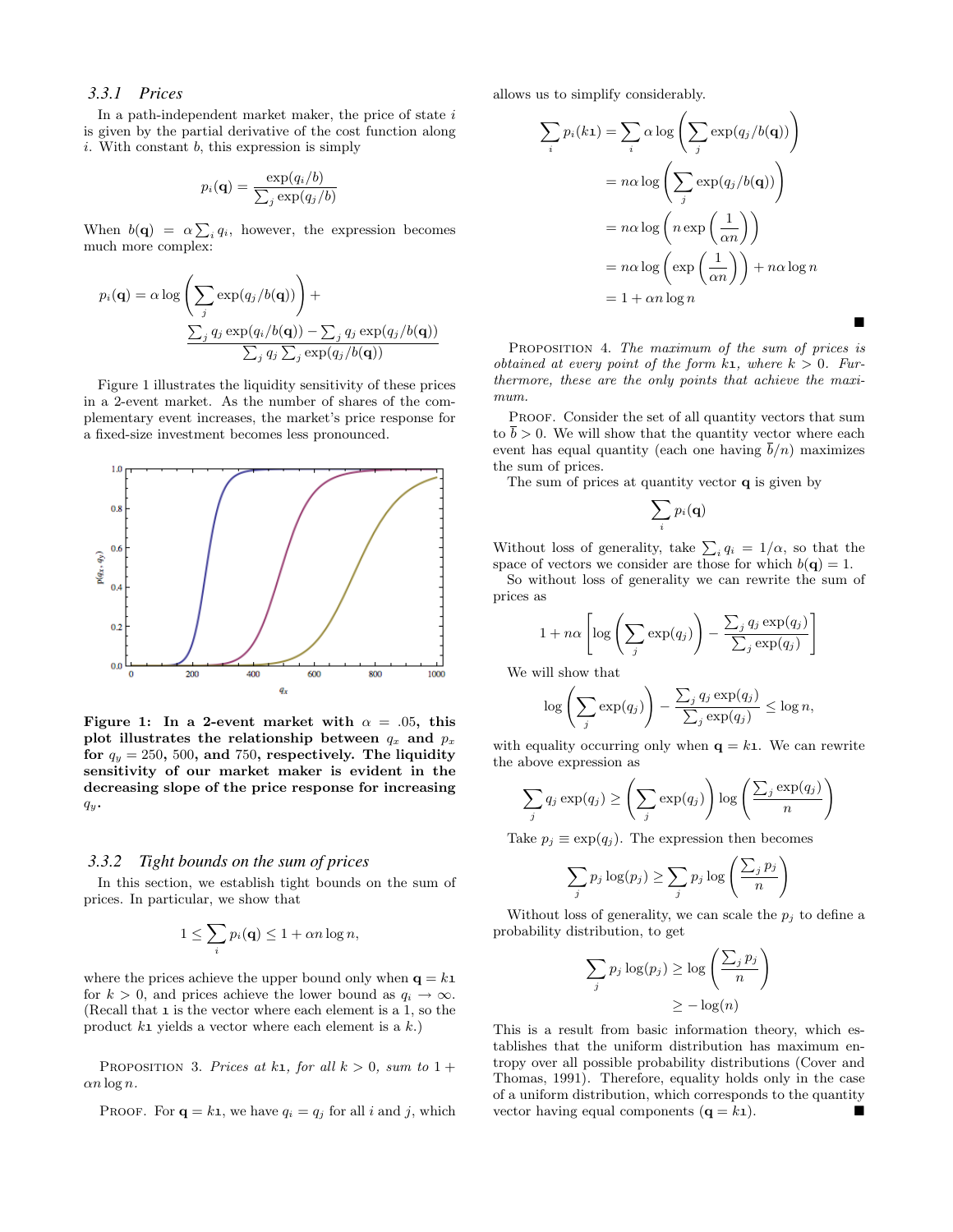

Figure 2: Sum of prices where  $n = 2$  and  $\alpha = 0.05$ . The sum is bounded between 1 and  $1+\alpha n \log n \approx 1.07$ , achieving its maximum where  $q_x = q_y$ .

PROPOSITION 5. At any valid  $\mathbf{q}, \sum_i p_i(\mathbf{q}) \geq 1$ .

PROOF. Once again, without loss of generality we can rewrite the sum of prices as

$$
1 + n\alpha \left[ \log \left( \sum_{j} \exp(q_j) \right) - \frac{\sum_{j} q_j \exp(q_j)}{\sum_{j} \exp(q_j)} \right]
$$

We will show that

$$
\log\left(\sum_{j} \exp(q_j)\right) - \frac{\sum_{j} q_j \exp(q_j)}{\sum_{j} \exp(q_j)} \ge 0
$$

Rewriting with  $p_i \equiv \log q_i$  this expression becomes

$$
\log\left(\sum_j p_j\right)\sum_j p_j\geq \sum_j p_j\log p_j
$$

Without loss of generality we can normalize so that the  $p_i$ form a probability distribution. The expression then simplifies to

$$
\sum_j p_j \log p_j \leq 0,
$$

which holds because the entropy of a distribution is never positive. Here, equality holds only in the limit as the probability distribution becomes a point mass on a single point. In our original  $q$  space, this is equivalent to  $q$  having a component approaching infinite quantity.

Figure 2 is a plot of the sum of prices in a simple twoquantity market. Prices achieve their highest sum when  $q_x = q_y$  and are bounded below by 1.

#### *3.3.3 Selecting* α

A possible complaint about our scheme is that we have replaced one a priori fixed value, b, of the LMSR with another a priori fixed value, our  $\alpha$ . In this section, we discuss how the  $\alpha$  parameter has a natural interpretation that makes its selection relatively straightforward.

The  $\alpha$  parameter can be thought of as the commission taken by the market maker. Higher values of  $\alpha$  correspond to larger commissions, which leads to more revenue. At the same time, setting  $\alpha$  too large discourages trade.

As we have shown, the sum of prices with our market maker is bounded by  $1 + \alpha n \log n$ , and this value is achieved only when all quantities are equal. This insight provides a guide to help set  $\alpha$ .

How large should administrators set  $\alpha$  within our market maker? We can look to existing market makers (and bookies) for an answer. Market makers generally operate with a commission of somewhere between 5 and 20 percent. To emulate a commission that does not exceed  $v$  in our market maker, one can simply set

$$
\alpha = \frac{v}{n \log n}
$$

So, the larger the event space (larger n), the smaller  $\alpha$  should be set to maintain a given percentage commission.

#### *3.3.4 Bounded loss*

One concern with any pricing rule is whether the market maker's loss is bounded. Of course, every non-trivial<sup>1</sup> pricing rule has some monetary loss in the worst case, but it is highly undesirable for a pricing rule to lose an infinite amount in some cases.

The condition that the pricing rule not lose an infinite amount is stricter than surjection and monotonicity together (which imply that the price of an event approaches 1 as the quantity of that event gets large). For instance, if prices approach 1 as  $1 - \frac{1}{q_i}$ , then loss, log  $q_i$ , is unbounded as  $q_i \rightarrow$ ∞. We now formally define loss and boundedness of the loss.

Definition 10. The loss of a market maker that starts in state  $q^0$  and ends in state q, with the realization of event i, is

$$
C(\mathbf{q}^{\mathbf{0}}) - C(\mathbf{q}) + q_i
$$

Recall that here  $C(\cdot)$  is the cost function and  $q_i$  is the amount the market maker has to pay out in the end upon event i occurring.

Definition 11. A pricing rule has bounded loss if for all initial states  $q^0$  and all states  $q$ ,

$$
C(\mathbf{q}^0) - C(\mathbf{q}) + q_i < \infty
$$

PROPOSITION 6. Our pricing rule has bounded loss. Specifically, it loses at most  $C(\mathbf{q}^0)$ .

PROOF. We will show that the term  $q_i - C(\mathbf{q})$  is nonpositive and is zero in the limit as one of the  $q_i$  grow large. By inspection,

$$
q_i = b(\mathbf{q}) \log \left( e^{q_i/b(\mathbf{q})} \right) \le b(\mathbf{q}) \log \left( \sum_j e^{q_j/b(\mathbf{q})} \right) = C(\mathbf{q})
$$

Therefore our market maker has bounded loss, because the term  $C(\mathbf{q}^0)$  is finite. Now consider the limit as one of the  $q_i$ gets large. Without loss of generality, consider the market starting from 1. Then let

$$
b(q_i) \equiv b(q_i, \mathbf{1}_{-\mathbf{q_i}}) = \alpha(q_i + n - 1)
$$

<sup>1</sup>Agrawal et al. (2009) present a market maker that never incurs a loss, but it is not practical since it charges for every bet at least the amount the trader would win in any state, and therefore traders never have incentive to participate.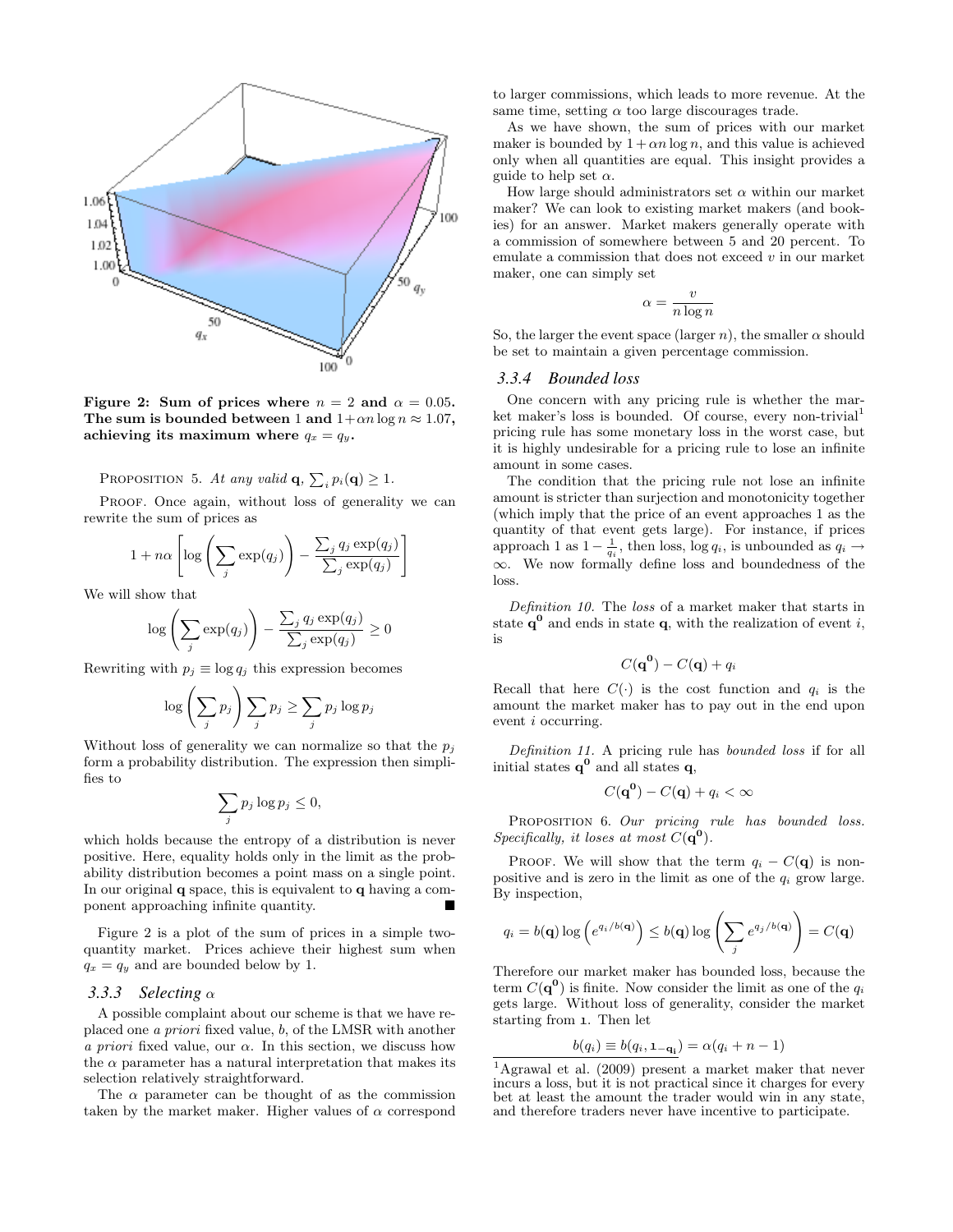Then

$$
\lim_{q_i \to \infty} q_i - C(q_i, \mathbf{1}_{-q_i})
$$
\n
$$
= \lim_{q_i \to \infty} q_i - b(q_i) \log \left( e^{\frac{q_i}{b(q_i)}} + \sum_{i \neq q_i} e^{\frac{1}{b(q_i)}} \right)
$$
\n
$$
= \lim_{q_i \to \infty} q_i - \alpha(q_i + n - 1) \log \left( e^{\frac{q_i}{\alpha(q_i + n - 1)}} + \sum_{i \neq q_i} e^{\frac{1}{b(q_i)}} \right)
$$
\n
$$
= q_i - \alpha q_i \log(\exp(1/\alpha))
$$
\n
$$
= 0
$$

Since this limit is zero, the market maker suffers zero worstcase loss from the  $q_i - C(\mathbf{q})$  term in the loss expression. Therefore, our market maker has worst-case loss equal to the amount of the initial subsidy,  $C(\mathbf{q}^0)$  $\blacksquare$ ).

Since

$$
\lim_{\mathbf{q}\to\mathbf{0}}C(\mathbf{q})=0,
$$

setting the initial market quantities close to 0, worst-case loss becomes arbitrarily small. Reducing the initial vector too much comes at a cost, however, because

$$
\lim_{\mathbf{q}\to\mathbf{0}}b(\mathbf{q})=0
$$

so the market becomes arbitrarily sensitive to small bets in its initial stage.

In contrast, to get near-zero loss in the LMSR, one would have to set b near zero, which would cause arbitrary sensitivity to small bets throughout the duration of the market. Since other Hanson market makers are not liquidity sensitive either, they suffer from the same problem. In our market maker, by setting the initial quantities close to zero, we achieve near-zero loss while containing the high sensitivity to the initial stage only.

#### *3.3.5 Worst-case revenue*

In addition to always having bounded loss (and near-zero loss if desired), under broad conditions on the final state of the market, we can guarantee that our market maker actually makes a profit (regardless of which event gets realized). The worst-case revenue is

$$
\mathfrak{R}(\mathbf{q}) \equiv C(\mathbf{q}) - \max_{i} q_i - C(\mathbf{q^0})
$$

If  $\Re(q) > 0$  when the market closes, the market maker will book a profit regardless of the outcome that is realized. Figures 3 and 4 show the set of market states for which  $\Re(\mathbf{q}) > 0$ for various values of  $\alpha$  and initial quantity vectors  $q^0$ . Figure 3 shows varying values of  $\alpha$ . Figure 4 shows varying initial quantity vectors. It might appear that large portions of the state space will result in our market maker losing money. However, prices and quantities have a highly non-linear relationship: prices quickly approach 1 as quantities become imbalanced. The straight black rays on the plane represent a price of .95 for one of the two events. Therefore, the plots indicate that as long as markets are terminated while events have reasonable levels of uncertainty, the market maker can easily book a profit even in the worst case.

#### *3.3.6 Homogeneity*

In this section we examine and explore the implications of our cost function being homogeneous.

PROPOSITION 7. Our cost function is positive homogeneous of degree one.

PROOF. Let  $\gamma > 0$  be a scalar and **q** be some valid quantity vector. Without loss of generality, we can assume  $\sum_i q_i = 1$ . Then

$$
C(\gamma \mathbf{q}) = b(\gamma \mathbf{q}) \log \left( \sum_{i} \exp(\gamma q_i / b(\gamma \mathbf{q})) \right)
$$

$$
= \gamma \alpha \log \left( \sum_{i} \exp \left( \frac{\gamma q_i}{\gamma \alpha} \right) \right)
$$

$$
= \gamma C(\mathbf{q})
$$

It is crucial that the cost function be homogeneous of degree one because that allows the price response to scale appropriately in response to increased quantities. In fact, only homogeneous cost functions provide this price response.

Definition 12. Prices scale proportionately if

$$
p_i(\mathbf{q})=p_i(\gamma \mathbf{q})
$$

for all i, **q** and scalar  $\gamma > 0$ .

PROPOSITION 8. Prices scale proportionately if and only if the cost function is positive homogeneous of degree one.

PROOF. Proportional scaling is equivalent to the price functions being homogeneous of degree zero. Recalling that the the  $k$ -th derivative of a suitably smooth homogeneous function of degree  $d$  is itself a homogeneous function of degree  $d - k$  and since  $\gamma > 0$ , if and only if the cost function is positive homogeneous of degree one will prices scale proportionately.

What would happen if the cost function were not homogeneous of degree one?

• If the cost function increased at a slower pace, so that

$$
C(\gamma \mathbf{q}) < \gamma C(\mathbf{q}),
$$

then the worst-case loss is unbounded. It is easy to see that in this case, the quantity

$$
\lim_{\gamma \to \infty} \max_i \gamma q_i - C(\gamma \mathbf{q})
$$

diverges, implying we have unbounded worst-case loss as the quantity vector grows large.

• If the cost function increased at a more rapid pace, so that

$$
C(\gamma \mathbf{q}) > \gamma C(\mathbf{q}),
$$

then prices would change with larger proportion at larger quantity vectors. So the price response at suitably large q would become very brittle, changing rapidly in proportion to input quantities. For large enough q, prices would resemble an indicator function, so that the price of all but one index would be close to zero.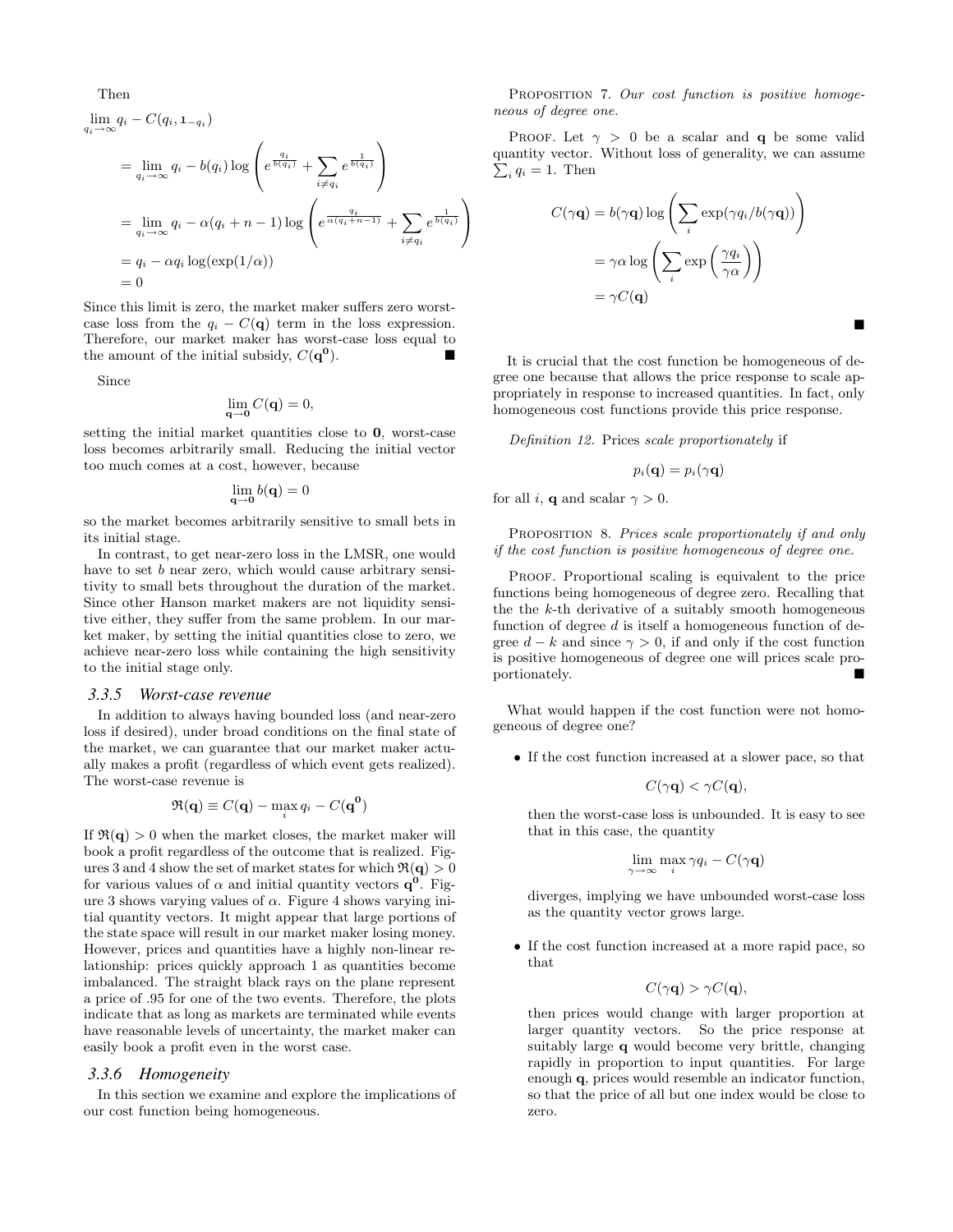

Figure 3: The shaded regions show where the market maker's worst-case revenue is greater than zero in a two-outcome market with initial quantity vector  $(1,1)$  and various values of  $\alpha$ . The top black ray represents  $p_y = .95$  and the bottom black ray represents  $p_x = .95$ .



Figure 4: The shaded regions show where the market maker's worst-case revenue is greater than zero in a two-outcome market with  $\alpha = 0.03$  and various initial quantity vectors. The top black ray represents  $p_y = 0.95$ and the bottom black ray represents  $p_x = .95$ .

## 4. MAKING LARGE MARKETS

We have explored a new market maker that scales prices proportionally and has desirable revenue properties. However, inherent in our exposition is the idea that we can operate on a vector of size  $n$ . In some settings, however, this is not feasible. Consider, for instance, the annual NCAA men's basketball tournament held each March. This tournament features 63 games, so a complete state space accounting would have  $n = 2^{63}$  (even if we only care, for each game, about the win versus loss rather than the score). This is a number far larger than can be reasonably operated upon.

In this section, we discuss how to deal with large liquiditysensitive market makers. We show that the fast Gibbs-style sampling used by Chen et al. (2008) is not suitable for this setting, but we give a direct-sampling price-function-based method that can be used. We argue, however, that the best way to deal with large liquidity-sensitive markets is a costfunction-based method which we will introduce.

## 4.1 Price-based sampling

In price-based sampling, we use the price function to calculate the odds we offer traders. Since prices are given by the gradient of the cost function, if we can calculate price estimates accurately, then we can calculate the cost function, allowing us to calculate bets. Ideally, this would be done in closed form (Chen et al., 2008), but numerical quadrature techniques can also be used (Judd, 1998).

#### *4.1.1 Gibbs-style sampling*

The most compelling description of a very large-scale market maker is featured in the appendix of Chen et al. (2008). That approach uses sampling the Gibbs measure, a technique with roots in statistical mechanics, to estimate prices. We will briefly summarize that approach here. It uses the LMSR rule; recall that their b is a fixed constant.

Their sampling approach works as follows. Select a set of outcomes S from a generative prior  $g : \Omega \mapsto \mathbb{R}^+$ . For state  $s_i$ , initialize log-likelihood  $ll_i = \log g(s_i)$ . The market maker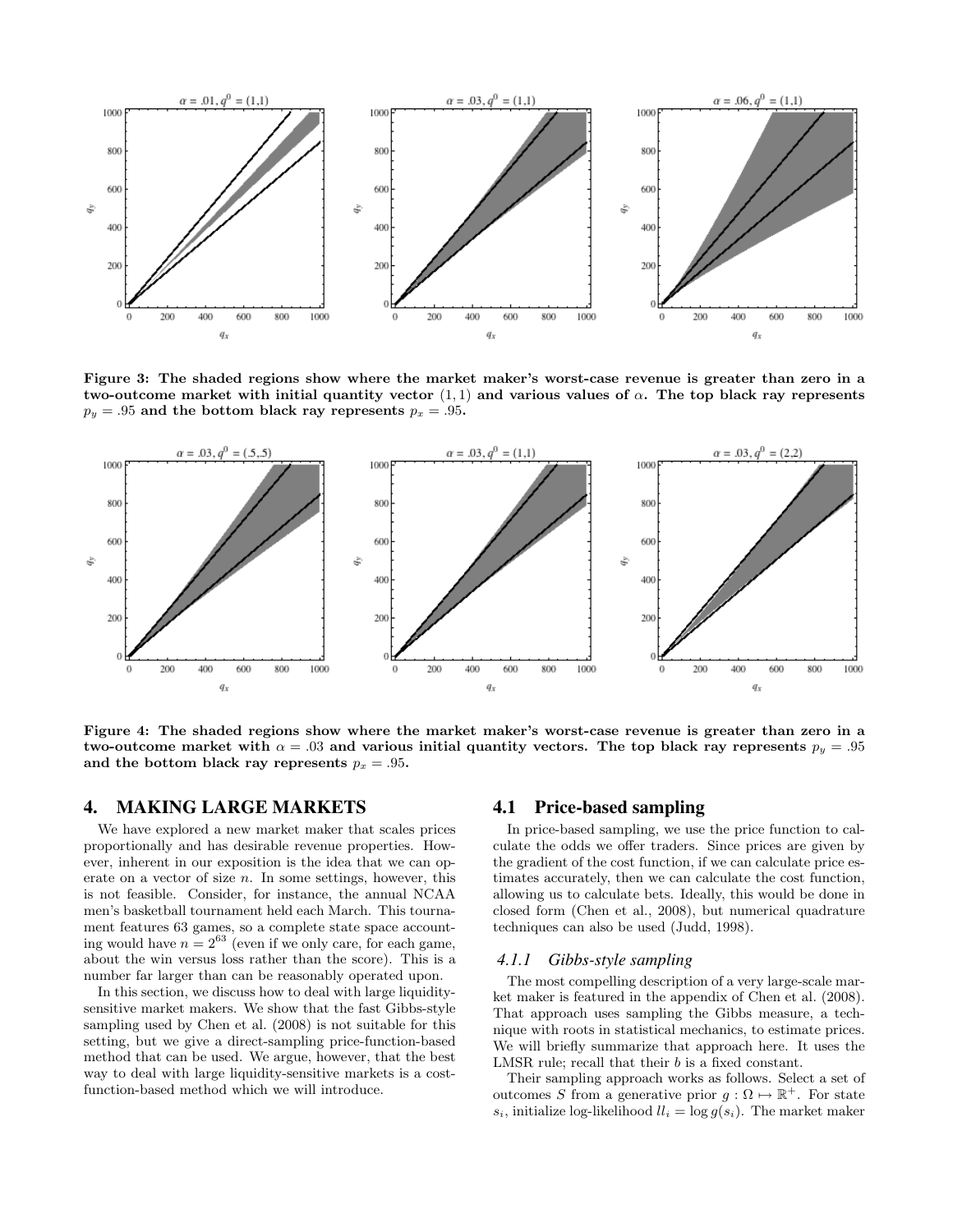then sets  $q_i = b \cdot ll_i$ . Weights are then calculated by

$$
w_i = \exp(q_i/b - ll_i)
$$

and we can use these weights to calculate instantaneous prices. Let a bet a come in which applies to the set of states  $A \subset S$ . We price the bet as

$$
p_a = \frac{\sum_{j \in A} w_j}{\sum_i w_i}
$$

When we change the quantities  $q_i$ , we update the set of weights.

We call this technique *price-based Gibbs-style sampling*.

Definition 13. A price-based Gibbs-style sampling method solves for prices based on indicator sampling over weights  $w$ on the set of states. Given a bet a that applies to sampled states  $A \subseteq S$ , we price the bet as

$$
\mathbb{P}\left(a\right) = \frac{\sum_{j \in A} w_j}{\sum_i w_i}
$$

One might hope that a price-based Gibbs-style sampling method would be effective in our setting as well. Unfortunately, it is straightforward to see that no Gibbs-style sampling method can return a price of greater than unity for any bet. Since our liquidity-sensitive market maker should have prices that sum to more than 1 (for instance, on a bet that encompasses the entire space of outcomes), price-based Gibbs-style methods are incapable of producing an engine to handle bets in our new liquidity-sensitive framework.

#### *4.1.2 Direct price sampling*

Instead, a market maker could use what we call direct sampling: directly calculating prices from the price function using sampled states. Recall that prices are given by

$$
\sum_{s_i \in A} p_i(\mathbf{q}) = \sum_{s_i \in A} \alpha \log \left( \sum_j \exp(q_j/b(\mathbf{q})) \right) +
$$
  

$$
\frac{\sum_j q_j \exp(q_i/b(\mathbf{q})) - \sum_j q_j \exp(q_j/b(\mathbf{q}))}{\sum_j q_j \sum_j \exp(q_j/b(\mathbf{q}))}
$$
 (1)

This rule is complex enough that it requires two phases to sample. Assume that we have drawn the states  $\omega_i$ . Then we can estimate b as

$$
\hat{b} = \alpha \sum_i q_i
$$

With that value we can then estimate the price of the bet by evaluating Equation 1 with  $b(\mathbf{q}) = \hat{b}$ :

$$
\sum_{s_i \in A} p_i(\mathbf{q}) = \sum_{s_i \in A} \alpha \log \left( \sum_j \exp(q_j/\hat{b})) \right) +
$$

$$
\frac{\sum_j q_j \exp(q_i/\hat{b})) - \sum_j q_j \exp(q_j/\hat{b})}{\sum_j q_j \sum_j \exp(q_j/\hat{b})}
$$

Chen et al. (2008) were able to use price estimates in closed form by using a clever observation to estimate costs. We see no similar technique for this situation. Of course, if we can estimate instantaneous prices, we can also solve for costs using numerical techniques, but such techniques amplify the flaws of sampling at an individual state. That is, if estimating a single price is slow and inaccurate, then

numerical integration techniques will also be slow and inaccurate. And since direct price sampling as described here is an unwieldy two-stage process, it is unlikely to be able to serve as the core of a robust market maker.

## 4.2 Cost-function-based sampling

To circumvent these problems, instead of using pricebased sampling, we can use cost-function-based sampling to price bets within our market maker.

#### *4.2.1 Initial setup*

First, develop a generative prior  $g: \Omega \mapsto \mathbb{R}^+$ . This prior maps states to their prior probability of occurring. The better the prior is, the better the price predictions will be.

Generate a set of states  $S \subset \Omega$  according to the prior g, where  $|S| \ll n$  is as large as possible but still small enough to work with (e.g.,  $2^{20} \approx 1$  million states). For each state  $s \in S$ , fix its initial quantity,  $q_s$ , to

$$
q_s = g(s)
$$

## *4.2.2 Pricing bets*

Let the current quantity vector over the states in  $S$  be q, and let bet  $a$  arrive, which wagers  $c_A$  dollars and applies to states  $A \subseteq S$ . Denote by  $\mathbf{1}^{A}$  the pointwise indicator vector for state A, i.e.,

$$
\mathbf{1}_i^A = \begin{cases} 1 & \text{if } S_i \in A, \\ 0 & \text{otherwise.} \end{cases}
$$

Then, solve for the reward  $r$  that satisfies

$$
C\left(\mathbf{q} + r\mathbf{1}^{A}\right) = C(\mathbf{q}) + c_{A}
$$

Offer the bet to the trader to win reward r for risking  $c_A$ .

Though the vectors in question are large,  $r$  is just a scalar and the problem is therefore analogous to finding the root of a well-behaved single-variable function. Consequently, it can be solved quickly in practice; test examples with  $|S|$  = 1 million solved in less than a second in MATLAB on a standard commodity PC.

### 4.3 Sampling concerns

The primary concern with sampling is that, because we are only covering a tiny fraction of the actual state space, it might be possible for a trader to arbitrage the market. Say the trader placed a bet that does not apply to any of the states in our sample. Then, if we were using a cost-functionbased scheme, we would tell the trader they could purchase an infinite payout for nothing!

Two ideas protect us from this possibility:

- We modify the scheme so that we never offer a trader odds, on any bet, greater than some value (e.g., 10,000:1).
- Only offer bets that cover relatively large chunks of the state space. This is in order to improve the accuracy of bets by making it more likely that multiple sampled states will be relevant to the bet in question. For example, consider bets on the outcome of the NCAA Men's Basketball tournament. A bet on a particular outcome of the tournament (all 63 games at once) will either have no coverage by samples or relatively too much coverage (in case that a sample happens to